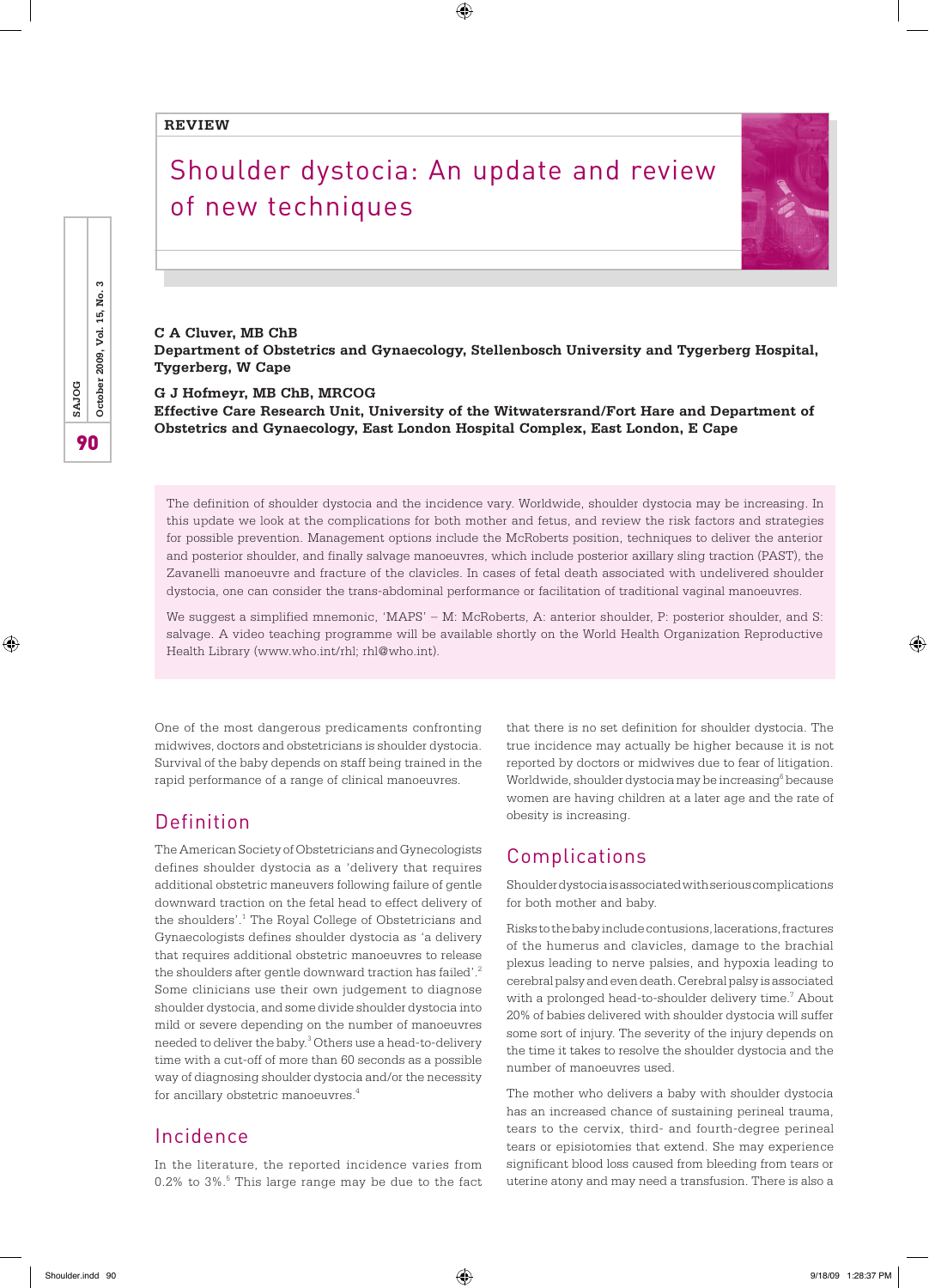risk of developing postpartum infections. Other reported complications include postpartum bladder atony, lateral femoral nerve palsies, injury to the symphysis pubis and rarely uterine rupture.

# Risk factors

#### **Macrosomia**

The term macrosomia describes a large baby, based on post-delivery weight. It cannot be diagnosed with certainty before delivery. Definitions use various cutoffs ranging from 4 000 g to 5 000 g. A large baby has an increased chance of developing shoulder dystocia, but trying to determine which babies are large is very difficult as estimations using the Leopold manoeuvres are inaccurate in assessing fetal weight, and ultrasound is no better.<sup>8</sup> The American College of Obstetricians and Gynecologists bulletin on shoulder dystocia states that ultrasound has a sensitivity of only 22 - 44% and a positive predictive value of only 30 - 44% in predicting macrosomia.1 Most babies with a birth weight above 4 000 g that are delivered vaginally do not develop shoulder dystocia.

#### **Diabetes**

⊕

Babies born to diabetic mothers have an increased chance of developing shoulder dystocia, but macrosomia is as difficult to predict in diabetic mothers as it is in the nondiabetic population.

#### **Assisted delivery**

Several studies have shown that assisted deliveries have a higher rate of shoulder dystocia<sup>9,10</sup> and a higher incidence of brachial plexus injury associated with shoulder dystocia.<sup>11</sup>

#### **Previous shoulder dystocia**

The recurrent risk of shoulder dystocia is quoted as between 1.1% and 16.7% based on retrospective analyses. The Australian Carbohydrate Intolerance Study in Pregnant Women (ACHOIS trial) found no association between a previous birth complicated by shoulder dystocia and the risk of subsequent shoulder dystocia.<sup>3</sup> The American College of Obstetricians and Gynecologists states that 'because most subsequent deliveries will not be complicated by shoulder dystocia, the benefit of universal elective cesarean delivery is questionable in patients who have a history of shoulder dystocia'.<sup>1</sup>

#### **Maternal weight, weight gain, age and multiparity**

An older mother is more likely to have an increased body mass index and is more likely to be multiparous. Whether these factors are independent risk factors or are risk factors due to the fact that they are in themselves risk factors for macrosomia is debatable. Bahar found no difference in the incidence of shoulder dystocia based on maternal

age alone.<sup>12</sup> The data linking maternal weight gain and fetal birth weight are controversial.

#### **Ethnicity**

⊕

African-American women have an increased risk of shoulder dystocia.<sup>13</sup> This may be because they tend to have an android-shaped pelvis.

#### **Fetal presentation**

The occipitoposterior position has a protective effect for shoulder dystocia, but the risk of brachial plexus injury is increased in the setting of a persistent occipitoposterior delivery.<sup>13</sup>

#### **Fetal gender**

Male babies are usually bigger than female babies, but there is no convincing evidence that the gender of the baby influences the incidence of shoulder dystocia.

#### **Post-date pregnancy**

Fetal growth continues, although at a slower rate, in the last few weeks of pregnancy. This may be a risk factor, as a larger baby has a higher chance of developing shoulder dystocia.

## **Anaesthesia and oxytocin**

There is no reported relationship between the use of oxytocin or anaesthesia and shoulder dystocia.

#### **Labour abnormalities**

There is a reported higher incidence of shoulder dystocia when the second stage of labour is prolonged, but this may also be related to macrosomia. Shoulder dystocia is also thought to be more common in precipitous labour.

#### **Episiotomy**

The Royal College of Obstetricians and Gynaecologists states that episiotomy may not be necessary in all cases of shoulder dystocia.2 Dandolu *et al*. showed that a decrease in the use of episiotomy did not result in an increase in the occurrence of shoulder dystocia.<sup>14</sup>

Gurewitsch *et al*. found that in severe shoulder dystocia, if fetal manipulation can be performed without episiotomy, severe perineal trauma can be averted without incurring an increased greater risk of brachial plexus palsy.15

#### **Experience**

Acker *et al*. found that the number of Erb's palsies following shoulder dystocia deliveries did not vary with either the number of years a physician had been in practice or the number of deliveries that physician performed.<sup>16</sup>

#### **Multiple risk factors**

The more risk factors present, the greater the chance of developing shoulder dystocia.

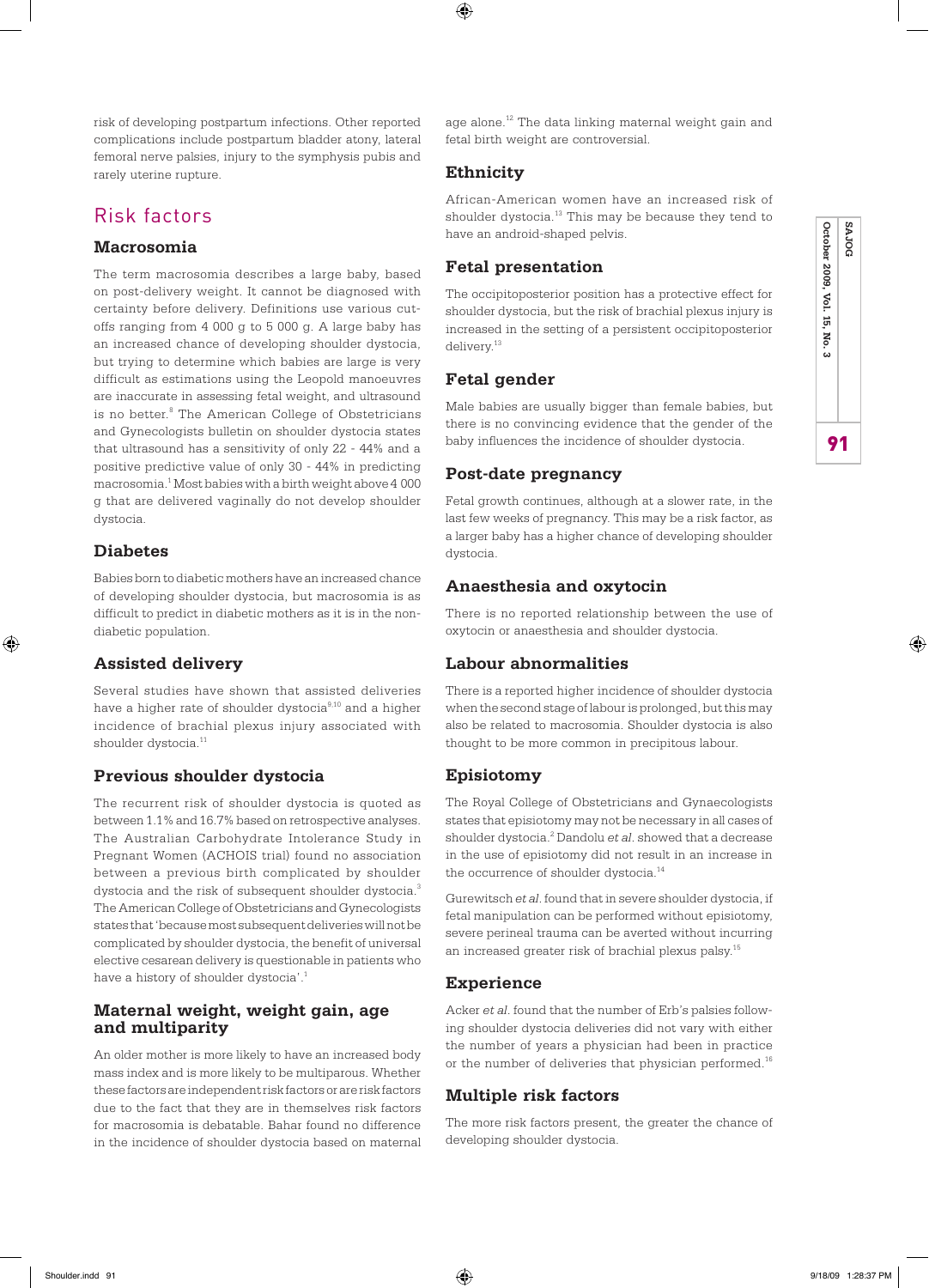# Prevention

Risk factors for shoulder dystocia have extremely poor positive predictive values, and it is therefore very difficult for the obstetrician, doctor or midwife to accurately and reliably predict it. A Cochrane review on the effects of prophylactic manoeuvres in preventing shoulder dystocia found no clear findings to support or refute their use.<sup>17</sup> A screening tool called the CALM Shoulder Screen<sup>TM</sup> has been designed but is not commercially available yet.

⊕

## Management

There is very little evidence to guide practice when dealing with shoulder dystocia. Randomised trials of strategies to prevent shoulder dystocia have found no evidence of benefit from labour induction for a woman with diabetes<sup>18</sup> or for a suspected big baby,<sup>19</sup> and shoulder dystocia is too rare and too unpredictable for prophylactic caesarean section to be of benefit.<sup>20</sup>

The solution for shoulder dystocia is for all birth attendants to know how to manage the condition when it arises. $20$ 

The first step in managing this emergency is to diagnose shoulder dystocia and to call for help. Signs of possible shoulder dystocia include failure of the baby's shoulders to deliver with the standard amount of maternal effort and moderate traction of the head, or the 'turtle sign' which occurs when the baby's head is retracted back against the mother's perineum.

Steps to manage the crisis should be taken calmly and quickly. The mother should be informed of the situation and encouraged to help actively. An assistant should record the times and manoeuvres attempted.

Shoulder dystocia arises when the shoulders are too broad to pass through the pelvic outlet simultaneously, and fundal pressure alone or direct traction to the baby's head does not help to deliver the shoulders and body. Several manoeuvres to overcome shoulder dystocia have evolved through clinical experience. $21$  One should move quickly through the manoeuvres if they are unsuccessful. The sequence in which they should be performed has never been systematically evaluated.<sup>20</sup>

The McRoberts position is usually attempted first as it does not involve direct manipulation of the baby.<sup>21,22</sup> The mother's thighs are flexed towards her chest to tilt her pelvis forwards, thereby producing a significant cephalad rotation of the symphysis pubis and subsequent flattening of the sacrum.<sup>23</sup> While encouraging the mother to bear down, pressure is applied above her pubic symphysis to push the baby's anterior shoulder away from the midline and into the pelvis.

For delivery of the anterior shoulder, gentle posterior traction is applied to the baby's head to help deliver the anterior shoulder while continuing suprapubic pressure. One must be aware of the risk of Erb's palsy during this procedure as the brachial nerve plexus may be overstretched.

For the posterior shoulder, a hand is inserted in the posterior aspect of the vagina to reach the baby's posterior arm, and the arm is swept across the baby's chest and out. Menticoglou described another method for delivery of the posterior arm where traction is applied in the baby's posterior axilla to bring the shoulder down with the right and left index fingers.<sup>24</sup> The arm is then swept out as described above. Delivery of the anterior shoulder and body should follow easily.

Another option is to rotate the shoulders, with two fingers of one hand in front of the posterior shoulder and two fingers of the other hand behind the anterior shoulder. Slight rotation may provide space for delivery, otherwise continuous rotation for  $180^\circ$  so that the posterior shoulder emerges beneath the pubic symphysis may help. Rotating in the opposite direction may also be tried.

Recent reports have recommended that the first step taken to overcome shoulder dystocia should be attempts to deliver the posterior rather than the anterior shoulder. $^{25,26}$ Rolling the mother onto all fours<sup>27</sup> and repeating the above manoeuvres may also be effective, as this may alter the angle of the pelvis.

For severe shoulder dystocia that cannot be overcome by any of these methods, three salvage procedures have been described. These maneuvers are posterior axillary sling traction (PAST), the Zavanelli manoeuvre, and fracture of the clavicles.

For posterior axillary sling traction-a, 12 or 14-gauge plastic suction catheter is folded over the tip of the operator's index finger. It is then fed around the posterior axilla. The loop is retrieved with the other index finger and the catheter is pulled through. The ends are clamped or held and traction is applied to bring down the posterior shoulder. Once the posterior shoulder is low enough one hand is re-inserted to sweep down the posterior arm.<sup>28</sup> Advantages to this procedure include the speed with which the shoulder dystocia can be resolved, the small amount of space occupied by the sling, and avoidance of maternal or fetal trauma. The risks to the baby have not been fully established, as this technique has only been used in a limited number of deliveries.

The second salvage method is the Zavanelli manoeuvre. The uterus needs to be relaxed with a tocolytic, and the baby's head is then replaced in the vagina and a caesarean section performed.<sup>29</sup> Despite published reports of high success rates with limited fetal ill-effects, one should be aware of adverse consequences, including neck trauma, associated with use of the manoeuvre.<sup>30</sup> A modified Zavanelli manoeuvre has been described where the fetal head is partially reinserted in the vagina to dislodge the impacted shoulders and then the mother is encouraged to bear down to deliver the baby vaginally.<sup>31</sup>

The third salvage method is to fracture one or both of the baby's clavicles with direct finger pressure at the midpoint, thus reducing the breadth of the shoulders. There are very few reports of this technique actually being performed.

S 92**SAJOG October 2009, Vol. 15, No. 3** ρġ October 2009, Vol. 15, SAJOG 92

⊕

♠